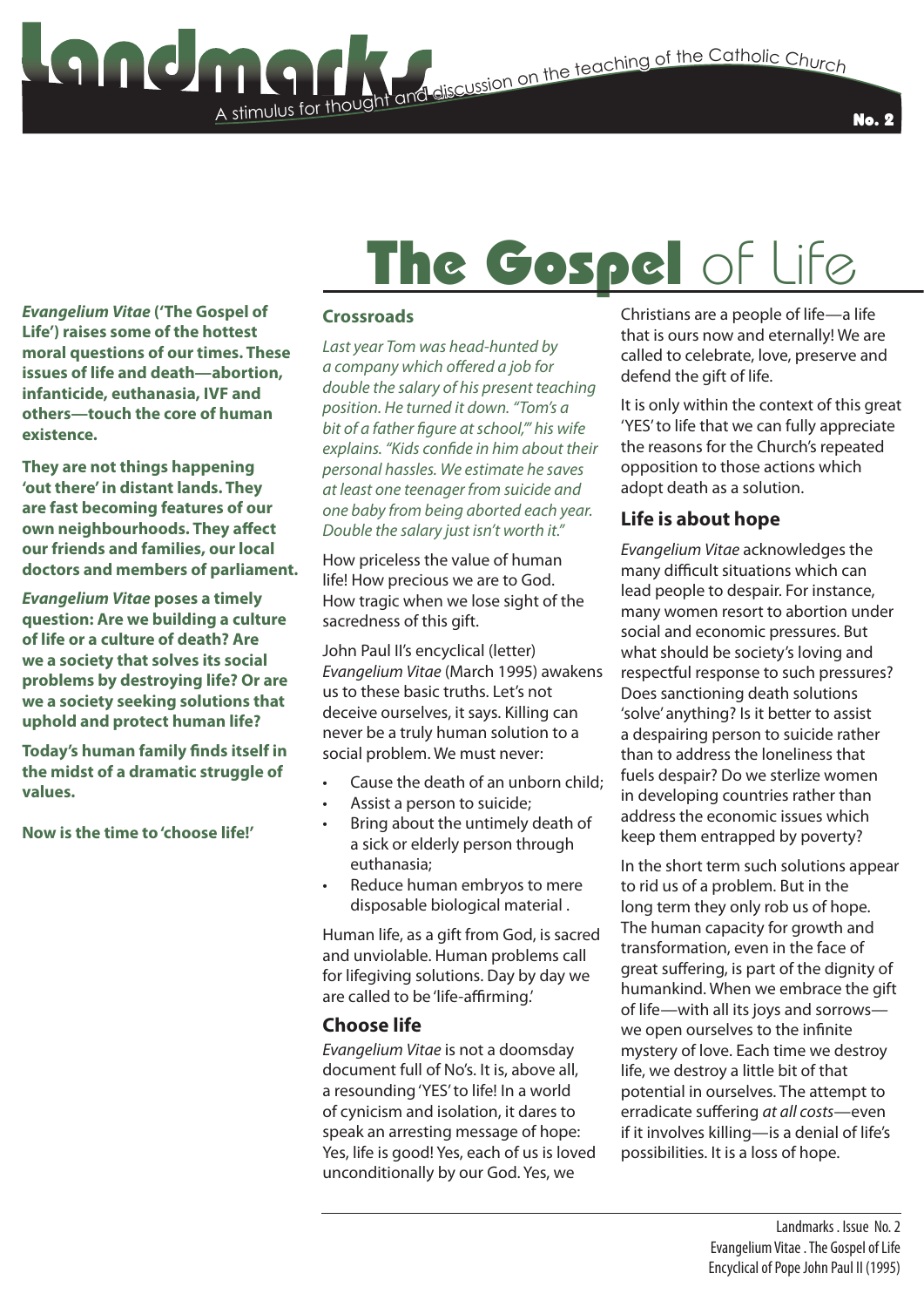# A culture of **death?**

#### **A crisis of culture**

How has this cultural acceptance of killing come about? Chapter 1 of *Evangelium Vitae* points to a 'crisis of culture' that has led us to lose sight of the deeper meaning of human existence. An attitude is growing whereby 'things' are valued over people, 'having' and 'doing' over being. Persons are esteemed for their usefulness or their efficiency rather than simply for the fact that they are members of the human family. Our idea of freedom has been reduced to our own personal wants and the dictates of shifting public opinion. Our sense of freedom has lost its connection with truth, with God and our responsibility to look after each other.

Materialist attitudes have gradually led to the anti-life climate in the world today; a growing 'culture of death' which can be seen in the violence of war, the arms trade, economic poverty, reckless tampering with the world's ecological balance, the promotion of drugs, promiscuity and abortion.

Particularly alarming is that some attacks against life are becoming part of the political and legal fabric of society. They are being presented as 'rights,' legally and medically sanctioned by the very powers which are designed to protect life.

In the face of this anti-life climate, a sobering question is put to humanity. It is the same question asked of Cain after killing his brother, Abel: "What have you done?!" (Gen. 4:10). It is a question that cries out to humanity: "Wake up! Look at what you are doing!" *Evangelium Vitae* is a call to affirm and defend the dignity and worth of every human life, weak or strong, old or young, born or unborn.

#### **Dare to celebrate the Gospel of life!**

Faced with such grave issues, one could feel overwhelmed by sheer powerlessness. But it is precisely at times like this that we Christians are called to make a daring proclamation: We believe in Jesus Christ, the Gospel of life! And this Gospel of life is not a fanciful idea about a better future. The Gospel of life is tangible and personal, for it proclaims the very person of Jesus Christ whose spirit dwells within us.

The risen Jesus brings us life to the full and shows us the beauty of who we really are: God's children. Chapter 2 of *Evangelium Vitae* explores this graced vision of humanity. In creating us, God has breathed into each of us the divine breath of love and life. In the uniqueness of each man, woman and child we see the indelible imprint of God's presence. This divine spark draws us to God and to one another. It opens us to the wonder of all creation, revealing our lives to be more than material existence; our lives are a 'meeting place' for God and humanity.

#### **Pressure**

*"Working in an aggressive profit-driven environment I know easy it is to get sucked into anti-family values. It's easy to forget that I started out working this job as a means to support my family. Gradually things start to change until one day you realize that the family is working around the job." (Tony)*

#### **A light in the darkness**

*"At times the world just seems to be one big mess. On TV I watch people murdering each other. Every newspaper heralds the latest case of corruption. I think, 'What's the point of having these Christian ideals?' I want to burrow down, look after my own little nest and survive! Even my closest friends seem to lose heart and I feel very alone in my beliefs. But there is this little light that keeps flickering... I sense a choice: to fan its flames or let it go out." (Anna)*

#### **Take time**

**When the sense of God is lost, there is also a tendency to lose sight of the dignity of human persons. At stake here is the integrity of moral conscience. How easily we can become slaves to our jobs, our consumer lust, our desperate cravings to fill the void of loneliness. But when we stop to listen really listen—to our heart and the hearts of others, we begin to hear a new voice gently probing our deepest needs and longings. It is the voice of God's own heart, a voice of love that leads us to ask, "What's really important in life? How am I being called to live?" Perhaps we are afraid to follow that voice. Perhaps our pride, our guilt, our fear create all sorts of defences. We prefer to listen to talk-back radio, the media headlines, or the words of the latest pop song. But our conscience doesn't go away. The spirit of Christ is always echoing there in our depths. Are we willing to listen?**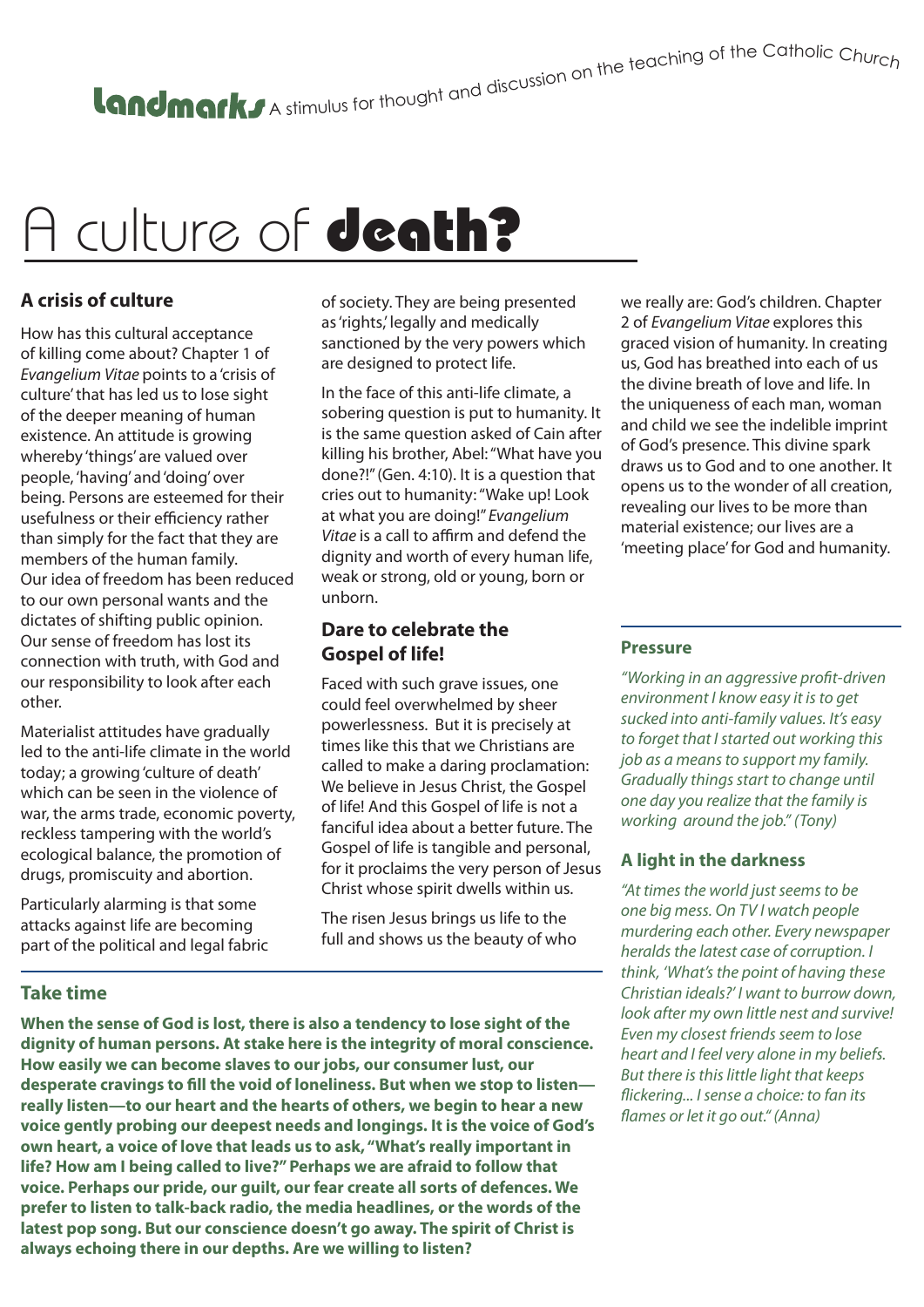# A stimulus for thought and discussion on the teaching of the Catholic Churc<sub>h</sub>

## Or a culture of **Life?**

#### **Life is about giving**

Christians look upon Jesus, executed upon a cross, and see the essence of life most clearly revealed. Greatness is not about material gain. It is about giving our lives for our brothers and sisters. The fact that selfless love can reach extraordinary heights in the most painful and senseless moments of human existence is the great paradox of the Christian message. Unless we discover that living is about giving, says *Evangelium Vitae,* we will only ever be half-alive.

#### **We are 'a people of life'**

Pope John Paul II's encyclical points out the connection between the big issues of life and death and the little steps that take us there. The commandment "You shall not kill" outlines the extreme boundary which must not be crossed. It is the great law that protects life.

But there are many more 'little' words of life which go hand in hand with this moral law. People need to be able to look at our homes, our relationships, our work practices and be impressed by the love and respect that they find there. Let them see us rejoicing in our

children, revering our elderly, assisting families in their responsibilities and working for life-affirming policies. Let them see us opening our homes and hearts to the distressed and lonely, putting others before our own selfinterests.

When the Gospel of life permeates all our social interactions, the Church's teachings are more easily understood.

#### **What I have seen...**

*"Having worked as a pastoral carer at a hospice for the dying and witnessed over two hundred deaths, I have heard many painful cries, both physical and spiritual. Where I have known patients to take their lives rather than suffer (and with modern drugs it is usually not physical suffering), I have seen more pain, anger and unresolved guilt than relief. I have witnessed a shocking sense of futility. Yet every time I was present during a long and powerless wait for death, I have witnessed a most blessed change of heart and spirit. I have seen that suffering can yield possibilities beyond our immediate vision." (Julie)*

#### **Signs of a 'culture of life'**

- **• Married couples who open themselves generously to the gift of children.**
- **• Families who care for abandoned children, teenagers in crisis, people with disabilities, the elderly and the lonely.**
- **• Centres supporting mothers in difficulty.**
- **• Voluntary groups offering hospitality to distressed persons without a family.**
- **• Medical staff dedicated to the service of life.**
- **• Prolife movements.**
- **• Daily acts of openness, selfsacrifice and unselfish care in families, hospitals, orphanages, homes for the elderly.**
- **• Promoters of natural fertility methods; educators in sexual and parental responsibility.**
- **• Growing attention to the quality of life and to ecology.**
- **• Dialogue about bioethics between believers and nonbelievers.**

*Are you involved in any of these activities? Do you share these attitudes? If so,* **Evangelium Vitae** *says thank you! Your efforts are needed more than ever.*

#### **Our laws must protect life**

**Chapter 3 contains an important section concerning the relationship between the civil law and the moral law. The central purpose of the law is to protect the life and dignity of persons. But, as** *Evangelium Vitae* **points out, it is possible to abuse our legislative system. If we idolize democracy to the point where the majority opinion overrides the fundamental right to life, then the law becomes an act of violence instead of protection. To refuse to cooperate with such acts which do violence to human life—even if those acts are 'legal'—is not only a moral duty, it is a basic human right.**

**Discuss:** How can I, as a citizen of this nation, take a stance in defence of life?

#### Short words that go a long way

Life's a drag Poor me It's not fair I'm powerless

OR

Life's a gift Thank you, God What a challenge How can I help?